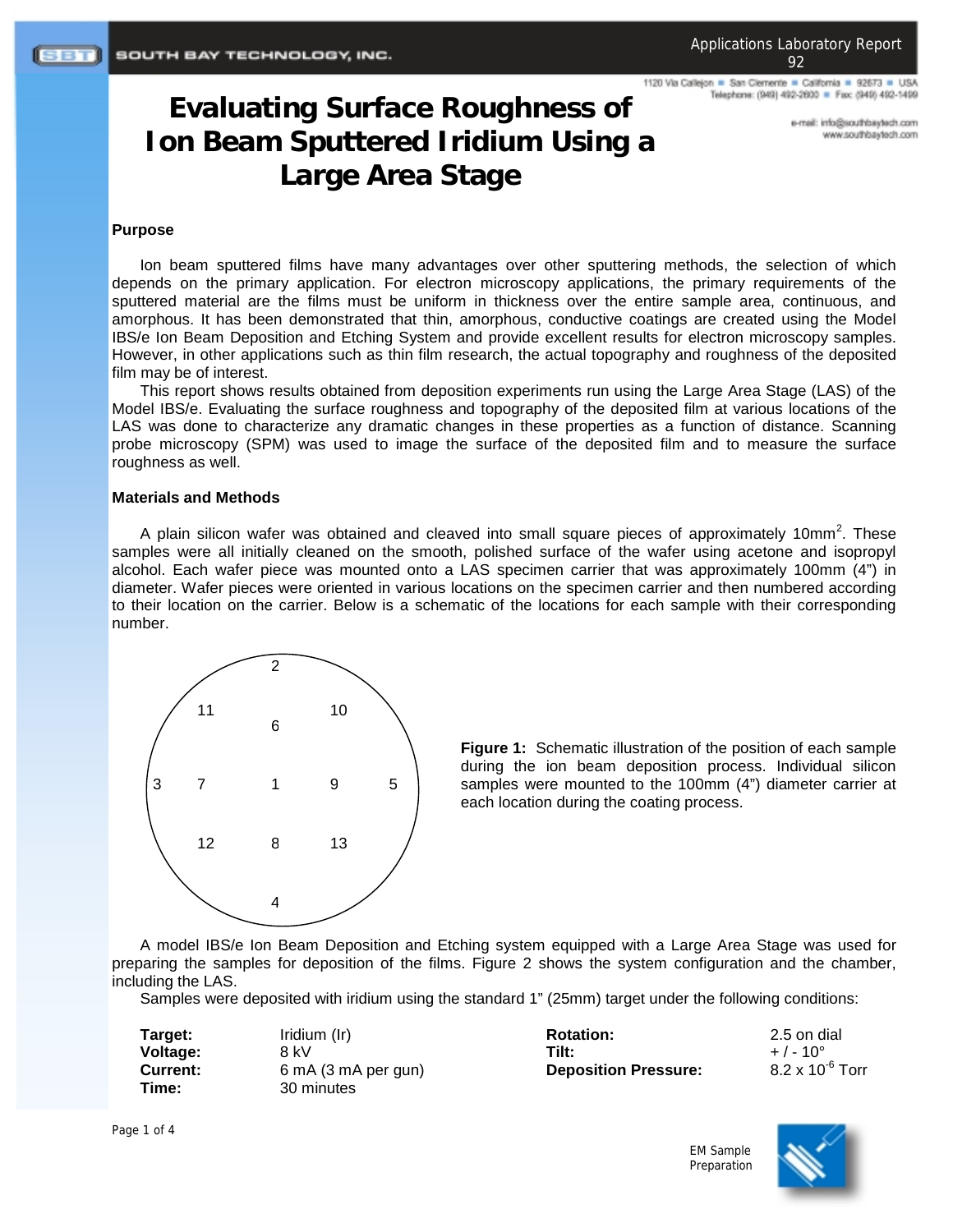1120 Via Calleion . San Clemente . California . 92673 . USA Telephone: (949) 492-2600 = Fax: (949) 492-1499

> e-mail: info@southbaytech.com www.southbaytech.com



SOUTH BAY TECHNOLOGY, INC.



**Figure 2:** The Model IBS/e Ion Beam Sputter Deposition and Etching System. The inside of the vacuum chamber is shown at right with the Large Area Stage (LAS) installed. Targets are mounted to the chamber lid and can hold up to 4 different target materials.

Once the samples had been processed they were subsequently imaged using a Veeco, DI Nanoscope IIIa Multimode scanning probe microscope. The system was operated using a silicon nitride  $(S_3N_4)$  tip mounted on a triangular cantilever working in contact mode. All samples were imaged in a dry environment, with the left channel as height and the right channel as cantilever deflection. Coupled with the topographic images taken for visual inspection, roughness data was also collected to help quantify the overall roughness of the deposited film for each sample. The Root Mean Square (RMS) and the Average Roughness (Ra) were both calculated based on the height signals obtained by each scanning profile of the samples (1).

# **Results**

**SBT** 

As described above, each sample was imaged and a subsequent roughness calculation was performed to find possible variables in these values that could be correlated to the distance from the target. Table 1 is a summary of the scan data obtained from these calculations.

| <b>SAMPLE</b> | RMS (NM) | RA (NM) |
|---------------|----------|---------|
|               | 0.264    | 0.211   |
| 2             | 0.310    | 0.245   |
| 3             | 0.321    | 0.255   |
| 5             | 0.459    | 0.367   |
| 6             | 0.350    | 0.275   |
| 7             | 0.237    | 0.188   |
| 8             | 0.305    | 0.393   |
| 10            | 0.383    | 0.302   |
| 13            | 0.368    | 0.293   |

**Table 1:** Summary of the roughness data obtained from surface scans of each sample.

An image montage of all of the surface images taken are shown in Figures 3-5. Primarily all of the surface SPM images have very similar characteristics as far as the overall appearance of the films. None of them appear to have too much variation in their surface roughness or in grain size and distribution. In most cases the films look relatively uniform and continuous over the entire area of the LAS.

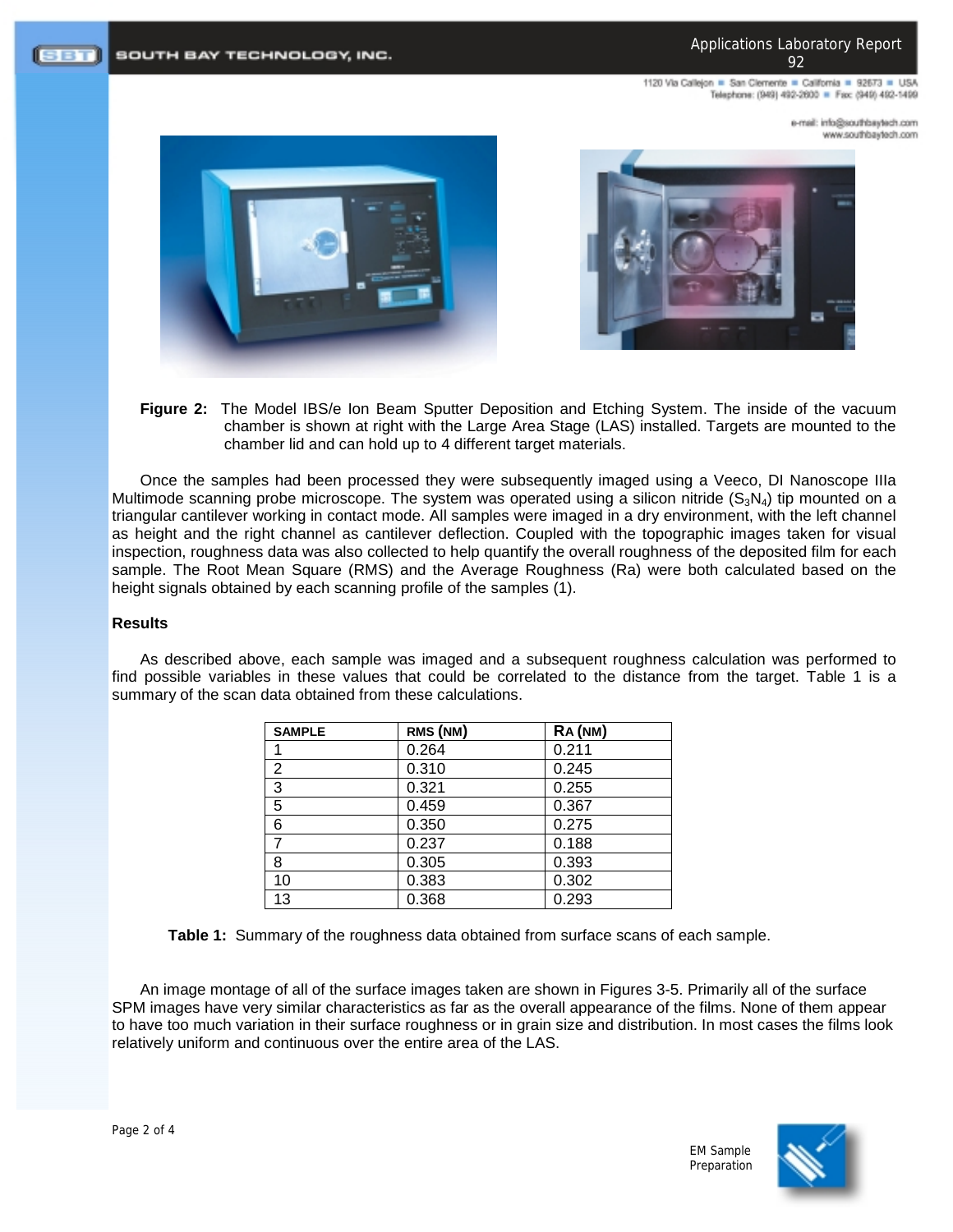Applications Laboratory Report 92

1120 Via Callejon = San Clemente = California = 92673 = USA<br>Telephone: (949) 492-2600 = Fax: (949) 492-1499

e-mail: info@southbaytech.com www.southbaytech.com



**Figure 3:** SPM images showing the results from each scan. From left to right, Sample 1, 2, and 3.



**Figure 4:** SPM images showing the results from each scan. From left to right, Sample 5, 6, and 7.



**Figure 5:** SPM images showing the results from each scan. From left to right, Sample 8, 10, and 13.



EM Sample Preparation